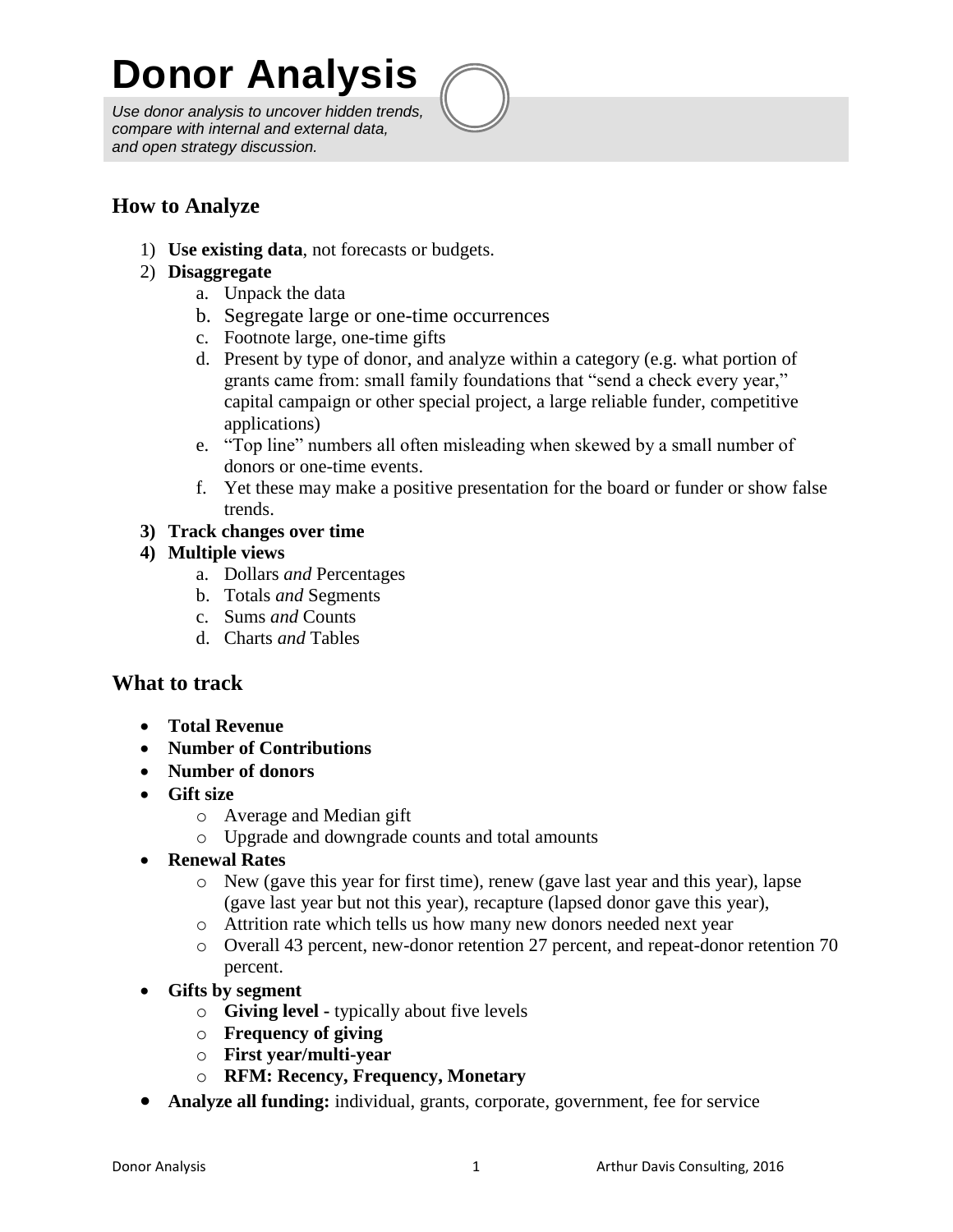# **Donor Analysis**

*Use donor analysis to uncover hidden trends, compare with internal and external data, and open strategy discussion.*



## **Questions to ask**

- **1) What patterns emerge?**
	- a. Where are the gains and losses?
	- b. How many new donors do I need each year? Attrition rate will drive this.
	- c. What are the outliers/exceptions?
- **2) What factors drove changes?**
- **3) How does this compare to other agencies?**
- **4) How much did these results cost?**
- **5) Why do we see changes in the future?**
	- a. Drawing a trend line on the graph does not generate cash flow.
	- b. Segregate large, one-time occurrences
	- c. Understand where the agency has a demonstrated advantage or demonstrated opportunities
	- d. Then develop a plan for how the agency will do better than historical track record, catch up with other agencies, and/or do better than the current industry standards. Explain how we will do this and produce numbers and analysis to support.

*See examples, next page*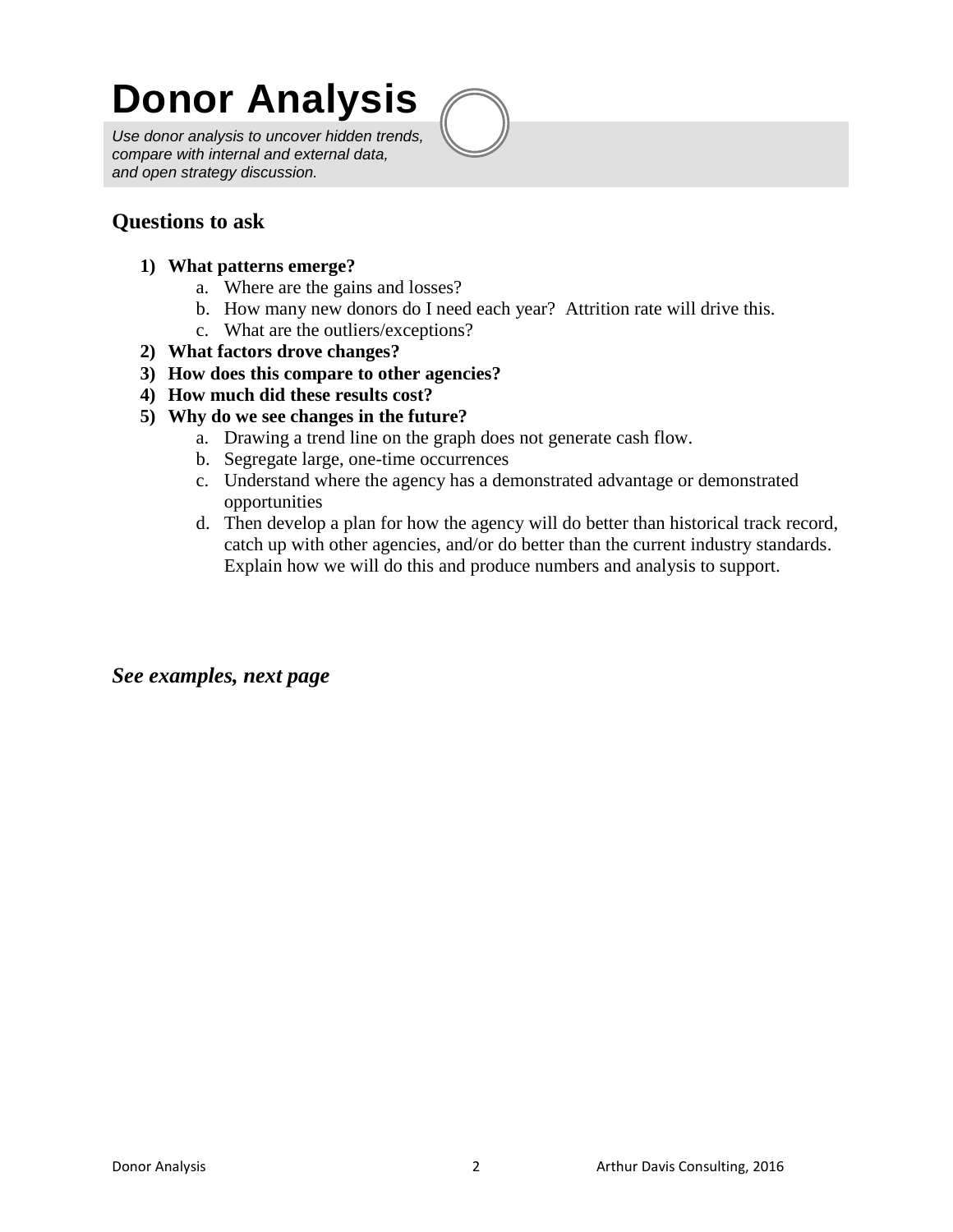## **Donor Report Examples**

## *Be sure to chart major findings over five years*

## **Donor Movement Report<sup>1</sup>**

|                              | # of Donors | \$ Given | \$ Given | <b>Giving</b>   | % Variance |
|------------------------------|-------------|----------|----------|-----------------|------------|
|                              |             | 2012     | 2011     | <b>Variance</b> |            |
| <b>Upgrade</b>               |             | \$       | \$       | \$              | $\%$       |
| <b>Same</b>                  |             | \$       | \$       | \$              | %          |
| Downgrade                    |             | \$       | \$       | \$              | $\%$       |
| <b>New</b>                   |             | \$       |          | \$              | $\%$       |
| <b>Renewed from last</b>     |             | \$       |          | \$              | $\%$       |
| year                         |             |          |          |                 |            |
| <b>Rejoined from earlier</b> |             | \$       |          | \$              | $\%$       |
| years                        |             |          |          |                 |            |
| <b>Lapsed</b>                |             |          | \$       | \$              | $\%$       |
| <b>Total Giving</b>          |             |          |          | \$              | $\%$       |
| <b>Total Donors</b>          |             |          |          |                 | $\%$       |
| <b>Upgrade</b>               |             |          |          |                 | $\%$       |
| Momentum=Upgrade-            |             |          |          |                 |            |
| Downgrade                    |             |          |          |                 |            |
| <b>Growth Momentum</b>       |             |          |          |                 | $\%$       |
| $=New+Rejoin+Rewew-$         |             |          |          |                 |            |
| Lapsed                       |             |          |          |                 |            |
| <b>Change</b> in Total       |             |          |          | \$              | $\%$       |
| Giving                       |             |          |          |                 |            |

Filter for All, Corporate, Individual, Major, Non-Major

## **Renewal Rate Report**

| <b>Overall</b> next year renewal (gave in year one and | $\frac{0}{0}$ |
|--------------------------------------------------------|---------------|
| next year)                                             |               |
| <b>New-donor</b> retention (first agency gift in year) | $\frac{0}{0}$ |
| one with renewal in year two)                          |               |
| <b>Repeat-donor</b> retention (gifts in year one and   | %             |
| also earlier years with renewal in year two)           |               |

Filter for All, Corporate, Individual, Major, Non-Major

## **Annual donations by Campaign**

|                    | 2013 | 2012 | 2011 | 2010 | 2009 |
|--------------------|------|------|------|------|------|
| <b>Major Donor</b> |      |      |      |      |      |
| Campaign           |      |      |      |      |      |

<sup>&</sup>lt;sup>1</sup> Based on the work of Ron Frey

 $\overline{a}$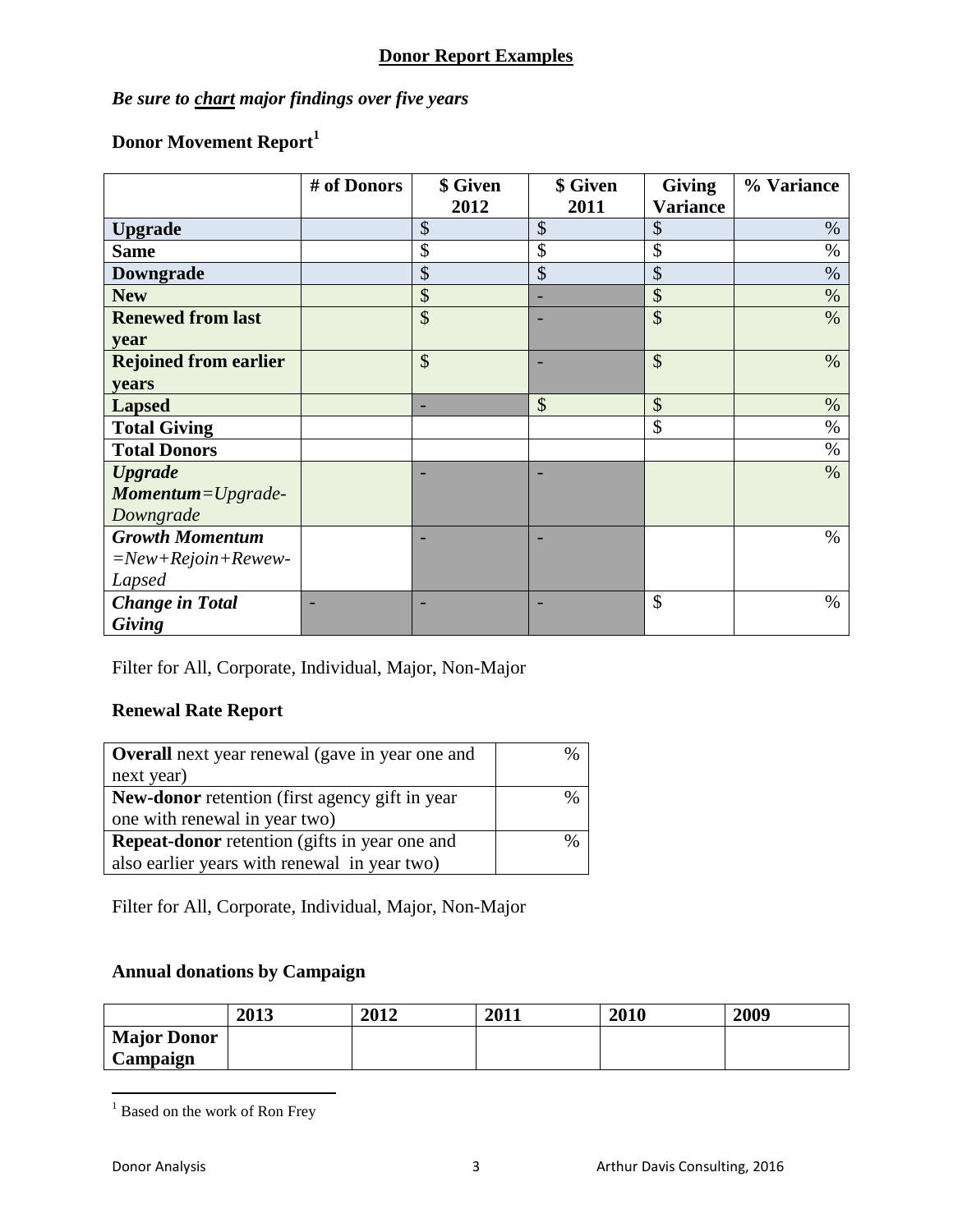| <b>Annual</b><br><b>Appeal</b><br>Letter |  |  |  |
|------------------------------------------|--|--|--|
| <b>Sponsorships</b>                      |  |  |  |
| <b>Events</b>                            |  |  |  |
| Row for each                             |  |  |  |
| type                                     |  |  |  |
| <b>Total</b>                             |  |  |  |

Campaigns and years can be updated and can be filtered for All, Corporate, Individual, Major, Non-Major

### **1. Annual donations by Giving Level**

|              | 2013 | 2012 | 2011 | 2010 | 2009 |
|--------------|------|------|------|------|------|
| $<$ \$100    |      |      |      |      |      |
| \$100-\$499  |      |      |      |      |      |
| \$500-\$999  |      |      |      |      |      |
| $$1,000-$    |      |      |      |      |      |
| \$9,999      |      |      |      |      |      |
| $>$ \$10,000 |      |      |      |      |      |
| <b>Total</b> |      |      |      |      |      |

Campaigns and years can be updated and can be filtered for All, Corporate, Individual, Major, Non-Major

### **2. Annual donations by Segment**

|                    | 2013 | 2012 | 2011 | 2010 | 2009 |
|--------------------|------|------|------|------|------|
| Corporate          |      |      |      |      |      |
| Major              |      |      |      |      |      |
| Non-Major          |      |      |      |      |      |
| Total              |      |      |      |      |      |
| <b>Individual</b>  |      |      |      |      |      |
| Major              |      |      |      |      |      |
| Non-Major          |      |      |      |      |      |
| Total              |      |      |      |      |      |
| <b>Grand Total</b> |      |      |      |      |      |